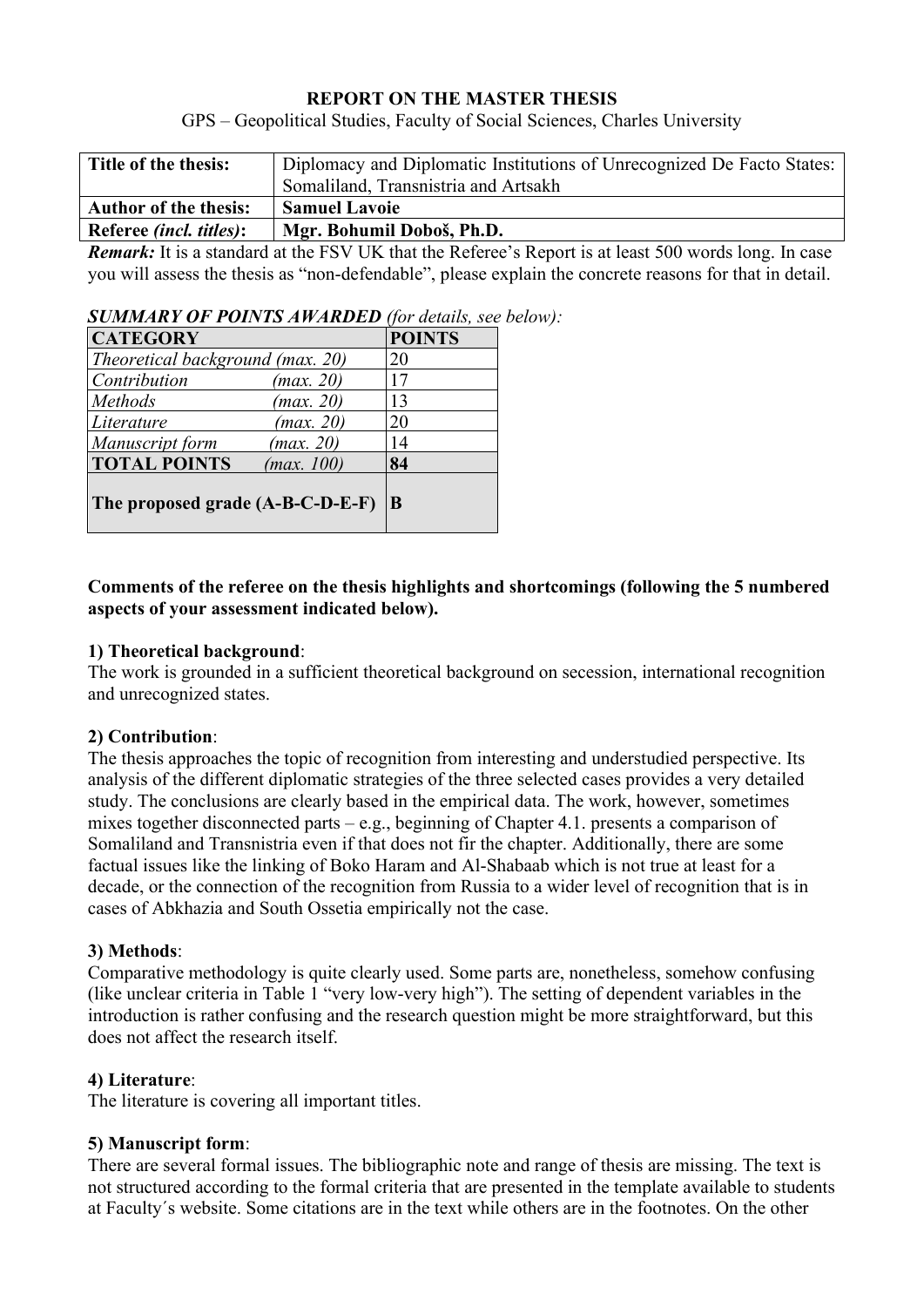hand, the language is very clear, and the structuring of the text as well as bibliography are done in a manner required by the final thesis.

*DATE OF EVALUATION: 26.5.2020* 

*\_\_\_\_\_\_\_\_\_\_\_\_\_\_\_\_\_\_\_\_\_\_\_\_\_\_\_ Referee Signature*